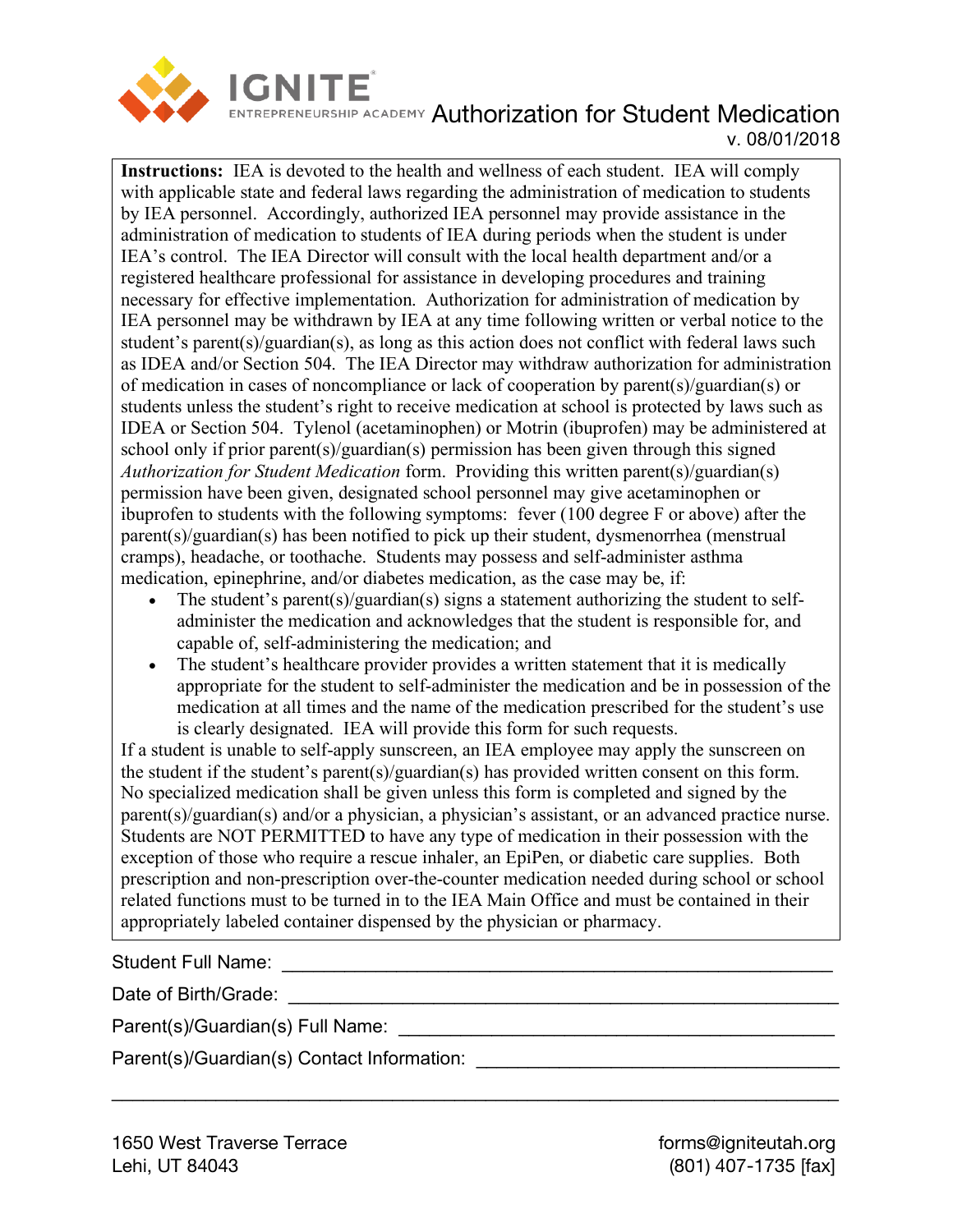

**ENTREPRENEURSHIP ACADEMY Authorization for Student Medication** v. 08/01/2018

#### **Non-Prescription Medication Release**

I give consent for IEA personnel to administer the following non-prescription medication(s) per product label (please initial by each medication allowance):

| Tylenol (Acetaminophen) | Parent(s)/Guardian(s) Initials: |
|-------------------------|---------------------------------|
| Motrin (Ibuprofen)      | Parent(s)/Guardian(s) Initials: |
| Sunscreen               | Parent(s)/Guardian(s) Initials: |
| Other:                  | Parent(s)/Guardian(s) Initials: |

Parent(s)/Guardian(s) Signature: \_\_\_\_\_\_\_\_\_\_\_\_\_\_\_\_\_\_\_\_\_\_\_\_\_\_\_\_\_\_\_\_\_\_\_\_\_\_\_\_\_

#### **Prescription Medication Release**

My signature requests and authorizes the following medication to be given to my child during school hours. I release IEA personnel from any liability involved with administering this medication according to the instructions below. I understand that this form is valid only with a licensed medical provides signature. I authorize that I will communicate with IEA to ensure safe administration of the medication. I understand that this authorization is in effect for one school year and a new form must be signed by a medical provider each school year. I give consent for IEA personnel to administer the following prescription medication(s) per product label and/or physician's instructions (please use additional forms if there are more than the allotted medications space):

| Medication $#1$ :                | Diagnosis: | Dosage/Time/Method: | <b>Potential Side Effects:</b> |  |
|----------------------------------|------------|---------------------|--------------------------------|--|
| Medication #2:                   | Diagnosis: | Dosage/Time/Method: | <b>Potential Side Effects:</b> |  |
| Medication #3:                   | Diagnosis: | Dosage/Time/Method: | <b>Potential Side Effects:</b> |  |
| Medication #4:                   | Diagnosis: | Dosage/Time/Method: | <b>Potential Side Effects:</b> |  |
| Parent(s)/Guardian(s) Signature: |            |                     |                                |  |

Physician Name: \_\_\_\_\_\_\_\_\_\_\_\_\_\_\_\_\_\_\_\_\_\_\_\_\_\_\_\_\_\_\_\_\_\_\_\_\_\_\_\_\_\_\_\_\_\_\_\_\_\_\_\_\_ Physician Contact Information: \_\_\_\_\_\_\_\_\_\_\_\_\_\_\_\_\_\_\_\_\_\_\_\_\_\_\_\_\_\_\_\_\_\_\_\_\_\_\_\_\_\_\_ Physician Signature: \_\_\_\_\_\_\_\_\_\_\_\_\_\_\_\_\_\_\_\_\_\_\_\_\_\_\_\_\_\_\_\_\_\_\_\_\_\_\_\_\_\_\_\_\_\_\_\_\_\_\_ Additional Physician Notes: \_\_\_\_\_\_\_\_\_\_\_\_\_\_\_\_\_\_\_\_\_\_\_\_\_\_\_\_\_\_\_\_\_\_\_\_\_\_\_\_\_\_\_\_\_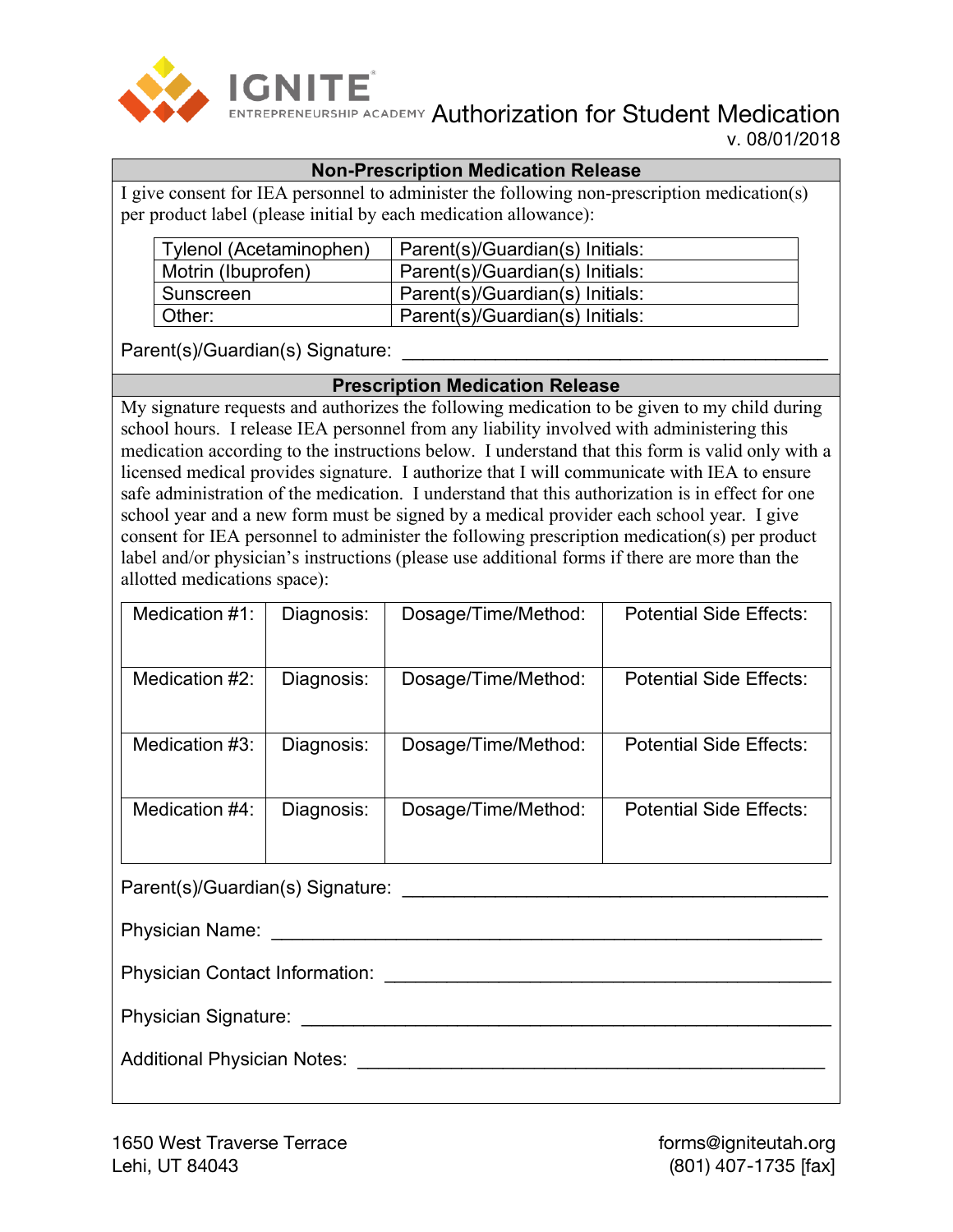

**ENTREPRENEURSHIP ACADEMY Authorization for Student Medication** v. 08/01/2018

#### **Student Self-Administration**

Only asthma inhalers, epinephrine, and diabetic medications and supplies can be carried by a student at school. The following must only be carried by the student and must be kept with the student at all times (please initial by each medication allowance):

| Asthma Inhaler                                                 | Parent(s)/Guardian(s) Initials: |
|----------------------------------------------------------------|---------------------------------|
| Epinephrine/EpiPen                                             | Parent(s)/Guardian(s) Initials: |
| Diabetes Medication/Supplies   Parent(s)/Guardian(s) Initials: |                                 |
| Other:                                                         | Parent(s)/Guardian(s) Initials: |

Has the student be trained to self-administer the medication and are they capable of doing this safely (please describe in detail)?

Yes or No Description:

Parent(s)/Guardian(s) Signature: \_\_\_\_\_\_\_\_\_\_\_\_\_\_\_\_\_\_\_\_\_\_\_\_\_\_\_\_\_\_\_\_\_\_\_\_\_\_\_\_\_

Physician Name: \_\_\_\_\_\_\_\_\_\_\_\_\_\_\_\_\_\_\_\_\_\_\_\_\_\_\_\_\_\_\_\_\_\_\_\_\_\_\_\_\_\_\_\_\_\_\_\_\_\_\_\_\_

Physician Contact Information: \_\_\_\_\_\_\_\_\_\_\_\_\_\_\_\_\_\_\_\_\_\_\_\_\_\_\_\_\_\_\_\_\_\_\_\_\_\_\_\_\_\_\_

Physician Signature: \_\_\_\_\_\_\_\_\_\_\_\_\_\_\_\_\_\_\_\_\_\_\_\_\_\_\_\_\_\_\_\_\_\_\_\_\_\_\_\_\_\_\_\_\_\_\_\_\_\_\_

Additional Physician Notes: **Additional Physician Notes:**  $\overline{a}$ 

## **Medication Procedures for Field Trips**

Student will be allowed to carry and self-administer over-the-counter and prescription medication as needed during off-site IEA sponsored activities (field trips) or tours (lasting more than one day), provided the following criteria are met:

- Medication shall be supplied by the parent(s)/guardian(s);
- The IEA *Authorization for Student Medication* form is completed by parent(s)/guardian(s) and physician (if prescription) three days prior to the event with all medications listed (complete above non-prescription and prescription release);
- Parent(s)/guardian(s) sign below indicating authorization for self-administration; and,
- The medications are stored and transported in the original manufactured-labeled container (applies to both over-the-counter or prescription medication).

Parent(s)/Guardian(s) Signature: **Example 2018** 

## **Additional Guidelines**

- Parent(s)/guardian(s) are responsible to bring medication to the school and take home any remaining medication at the end of the school year.
- The medication must be in a container clearly labeled by a pharmacist or appropriate health care provider.